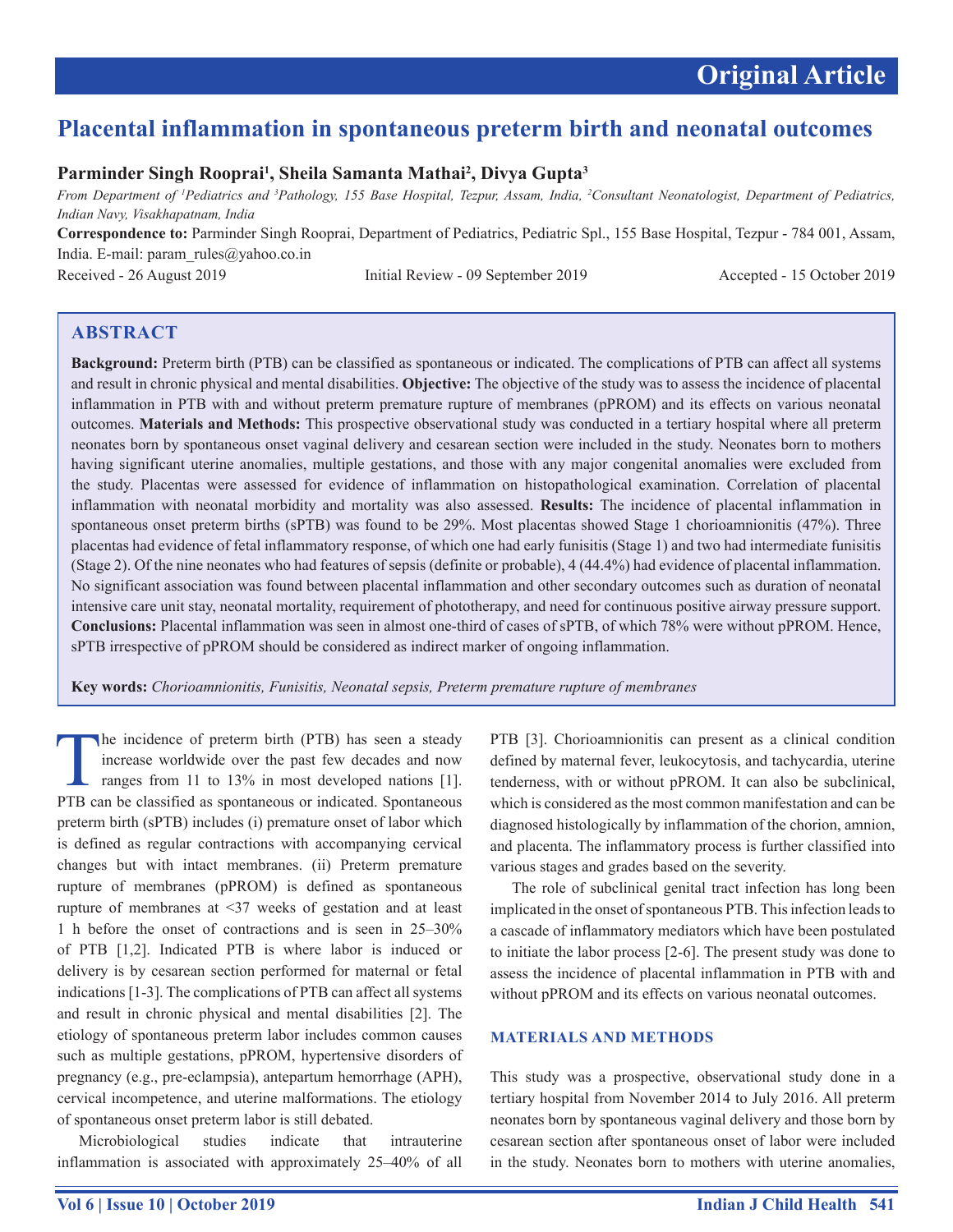multiple gestations, and those having congenital anomalies were excluded from the study.

The incidence of placental inflammation in PTB from various studies has been found to be ranging from 37% to 48% [2-5]. To estimate the incidence of placental inflammation in spontaneous PTB with a 95% confidence interval and a relative precision of 25%, a sample size of 66 was required. A total of 66 neonates were enrolled in this study during the study period (Fig. 1).

The placentas of all neonates meeting the inclusion criteria were collected by a sterile technique and sent for examination to look for features of inflammation by a trained pathologist after initial processing and fixation. Features of placental inflammation were classified as maternal inflammatory response (MIR) or fetal inflammatory response (FIR). MIR consisted of subchorionitis and chorioamnionitis, whereas FIR included chorionic vasculitis, umbilical phlebitis or vasculitis, and necrotizing funisitis [4,5]. The term "stage" of inflammation refers to the progression of the inflammatory process based on the anatomical regions infiltrated by neutrophils and the term "grade" refers to the intensity of the acute inflammatory process at a particular site. The classification of inflammation used in the study was as per standard guidelines accepted worldwide by pathologists.

Ethical clearance was obtained from the Institutional Ethics Committee and an informed consent was taken from all mothers before enrolling them into the study. Neonates were followed after birth to assess various secondary outcomes, primarily evidence of sepsis, neonatal jaundice requiring phototherapy, incidence of respiratory distress syndrome (RDS), requirement of continuous positive airway pressure (CPAP), duration of hospital stay, and mortality. The comparison of various neonatal parameters with the presence of placental inflammation was done using Fisher's exact test and Chi-square test. SPSS 23 was used for statistical analysis. For all tests, p<0.05 was considered statistically significant.

#### **RESULTS**

Demographic characteristics of the study population are depicted in Table 1. In our study group, the mean age of mothers was



**Figure 1: Flowchart for inclusion of neonates into the study group**

26.3 years and the mean gestation period was 33.7 weeks. Among the study population, 86% of neonates were born by vaginal delivery and the rest were by cesarean section. pPROM was seen in 25.7% of mothers. The mean birth weight of neonates was 1.737 kg and mean gestational age was 33.3 weeks.

Of the total 66 placentas sent for histopathological examination, 19 (29%) placenta showed evidence of inflammation. Of these, 15 mothers had preterm labor without rupture of membranes (Table 2). Most of the placentas showing placental inflammation had Stage 1 chorioamnionitis (47%) while Stage 2 and Stage 3 chorioamnionitis found in 15.6% and 21.1% cases, respectively. Placentas of three neonates showed evidence of FIR, of which one had Stage 1 (early funisitis) and the remaining two had Stage 2 (intermediate funisitis) FIR.

Of the nine neonates who had sepsis (definite or probable), 4 (44.4%) had evidence of placental inflammation on history and physical examination, which was not statistically significant  $(p=0.28)$ . Of three neonates admitted to the neonatal intensive care unit (NICU) with definite sepsis, 2 (66.6%) had evidence of placental inflammation. Six neonates had probable sepsis, i.e.,symptomatic neonates with sepsis screen positive and negative blood cultures; of which, 2 (33.3%) had evidence of placental inflammation. Of 66 neonates, 2 neonates died, and of them, 1 had evidence of placental inflammation. The cause of death in the other neonate was RDS and intraventricular hemorrhage (IVH).

The mean duration of NICU stay, of neonates having placental inflammation, was 22 days as compared to 16.4 days in those without it, which was not statistically significant. There was no significant association of placental inflammation with neonatal jaundice requiring phototherapy (p=0.78) and requirement of CPAP (p=0.40) (Table 3).

| <b>Table 1: Antenatal characteristics of mothers</b> |  |  |  |
|------------------------------------------------------|--|--|--|
|------------------------------------------------------|--|--|--|

| <b>Characteristics</b>       | <b>Subdivision</b> | Number/<br>range | $Mean \pm SD$     |
|------------------------------|--------------------|------------------|-------------------|
| Type of                      | Vaginal delivery   | 57               |                   |
| delivery                     | <b>LSCS</b>        | 09               |                   |
| Presence of pPROM            |                    | 17               |                   |
| Duration of                  | $<$ 12 h           | 10               |                   |
| pPROM                        | >12 h              | 07               |                   |
| Antenatal use of antibiotics |                    | 19               |                   |
| Antenatal steroids           |                    | 10               |                   |
| Gender                       | Male               | 27               |                   |
|                              | Female             | 39               |                   |
| Birth weight (kg)            |                    | $0.60 - 2.78$    | $1.74 \pm 0.432$  |
| Gestational age (weeks)      |                    | $24 - 36$        | $33.30 \pm 2.266$ |

**pPROM: Preterm premature rupture of membranes**

**Table 2: Placental inflammation and pPROM**

| <b>Placental</b><br>inflammation | pPROM<br>absent | pPROM<br>present | <b>Total</b> | p-value |
|----------------------------------|-----------------|------------------|--------------|---------|
| Absent                           | 34              | 13               | 47           | 0.58    |
| Present                          | 15              | 04               | 19           |         |
| Total                            | 49              | 17               | 66           |         |

**pPROM: Preterm premature rupture of membranes**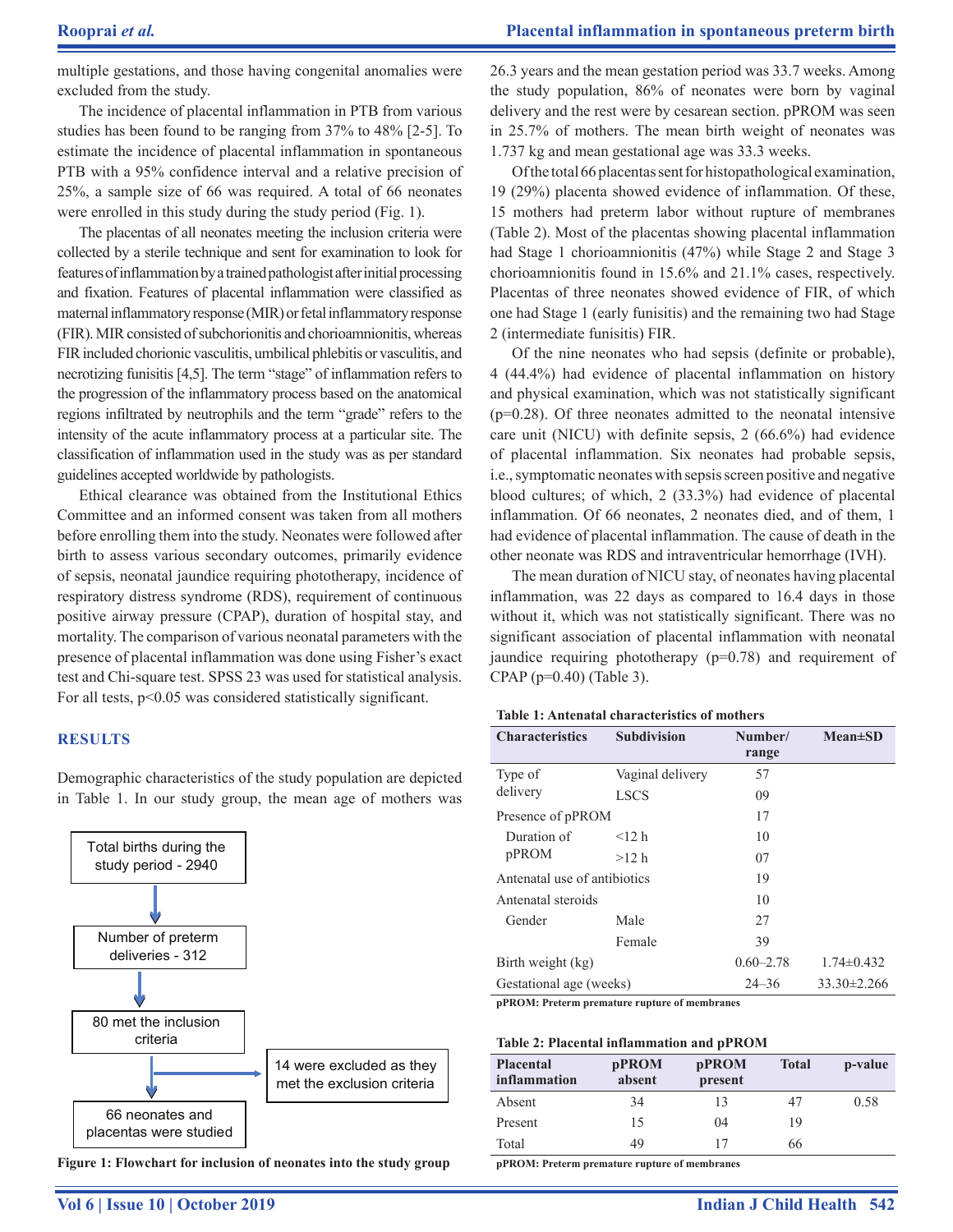| Table 5. Association of various neonatal outcomes with placemal inhammation |                               |        |                |         |  |  |
|-----------------------------------------------------------------------------|-------------------------------|--------|----------------|---------|--|--|
| <b>Neonatal variable</b>                                                    | <b>Placental inflammation</b> |        | Total $(n=66)$ | p-value |  |  |
|                                                                             | Present                       | Absent |                |         |  |  |
| Sepsis                                                                      |                               |        |                | 0.26    |  |  |
| Yes                                                                         | 4                             |        | 9              |         |  |  |
| No                                                                          | 15                            | 42     | 57             |         |  |  |
| Continuous positive airway pressure required                                |                               |        |                | 0.40    |  |  |
| Yes                                                                         | 16                            | 43     | 59             |         |  |  |
| No                                                                          | 3                             | 04     | $\tau$         |         |  |  |
| Neonatal jaundice requiring phototherapy                                    |                               |        |                | 0.76    |  |  |
| Yes                                                                         | 3                             | 6      | 9              |         |  |  |
| No                                                                          | 16                            | 41     | 57             |         |  |  |
| Neonatal mortality                                                          |                               |        |                | 0.50    |  |  |
| Yes                                                                         |                               |        | $\overline{2}$ |         |  |  |
| No                                                                          | 46                            | 18     | 64             |         |  |  |

### **DISCUSSION**

The incidence of PTB in our hospital was 10.2%, of which 2.7% deliveries were spontaneous onset preterm deliveries (sPTB) without any secondary causes such as multiple gestation, cervical incompetence, and APH. The incidence of placental inflammation in sPTB in our study was 29% as compared to a higher incidence ranging from 35% to 50% from other studies. The role of placental inflammation on neonatal morbidity and mortality has been proved beyond doubt based on scientific evidence [7-10]. The inflammatory process that leads to release of various inflammatory mediators, especially in FIR syndrome (FIRS), results in multiple organ involvement [3].

**Table 3: Association of various neonatal outcomes with placental inflammation**

Watterberg *et al.* demonstrated that infants exposed to chorioamnionitis had a lower risk of developing RDS and an increased risk of bronchopulmonary dysplasia [10]. A study by Lahra *et al*. involving 724 preterm infants of <30weeks' gestational age showed that the presence of chorioamnionitis with umbilical vasculitis was associated with a marked greater reduction of RDS when compared to chorioamnionitis alone [11]. A large number of studies have identified potential mechanisms for associations between chorioamnionitis and adverse neurological outcomes such as perinatal brain injury, cerebral palsy (CP), periventricular leukomalacia, and IVH. Chorioamnionitis has also been linked to higher incidence of speech delay, hearing loss, autism spectrum disorders, and schizophrenia [12-15].

Higher rates of retinopathy of prematurity have been demonstrated in infants born to mothers with histological and clinical chorioamnionitis relative to mothers without chorioamnionitis. [14]. Clinical data demonstrating an effect of chorioamnionitis on the developing kidney are limited. In a study of women with pPROM, FIRS was found to be associated with oligohydramnios [8].

Although there is enough evidence as stated above regarding the detrimental effects of placental inflammation on neonatal outcomes, our study could not establish a significant association between the two. A possible explanation for such findings could be a smaller sample size of our study as compared to other studies on this topic.

There have been laid down guidelines on the use of prophylactic antibiotics in pPROM, but their role in sPTB without rupture of membranes is still unclear [16,17]. In the Oracle II study, 6295 women with spontaneous preterm labor with intact membranes without evidence of clinical infection were randomly given antibiotics (erythromycin and co-amoxiclav) or placebo and neonates were assessed for outcomes and it was found that a marginally non-statistically significant increase was seen in functional impairment and CP in children whose mothers were given antibiotics in the antenatal period [18]. In the subgroup analysis, CP was statistically significantly increased for infants of women allocated to macrolide and beta-lactam antibiotics combined compared with placebo. In the Cochrane systematic review of antibiotics used to inhibit spontaneous preterm labor and PTB in women with intact membranes, no statistically significant benefit from antibiotic administration was demonstrated in any of the pre-specified neonatal outcomes including perinatal mortality.

In a developing country like ours, the mild subclinical vaginal leaks during pregnancy often go unattended due to ignorance and poor health facilities. These leaks can be a major contributor to the onset of sPTB resulting in greater neonatal morbidity and mortality.

The strengths of our study are that it is one of the very few Indian studies done to assess placental inflammation in sPTB and its association with neonatal outcomes. Furthermore, histopathological examination of placenta was done to define placental inflammation which is among the most objective ways of defining inflammation. The limitations of our study were its small sample size and the absence of a control group. Furthermore, placental and amniotic fluid cultures were not done in our study. These cultures would have further increased the rate of detection of placental inflammation.

# **CONCLUSIONS**

This study reveals that placental inflammation is commonly seen in spontaneous onset PTB. This was seen in almost one-third of cases